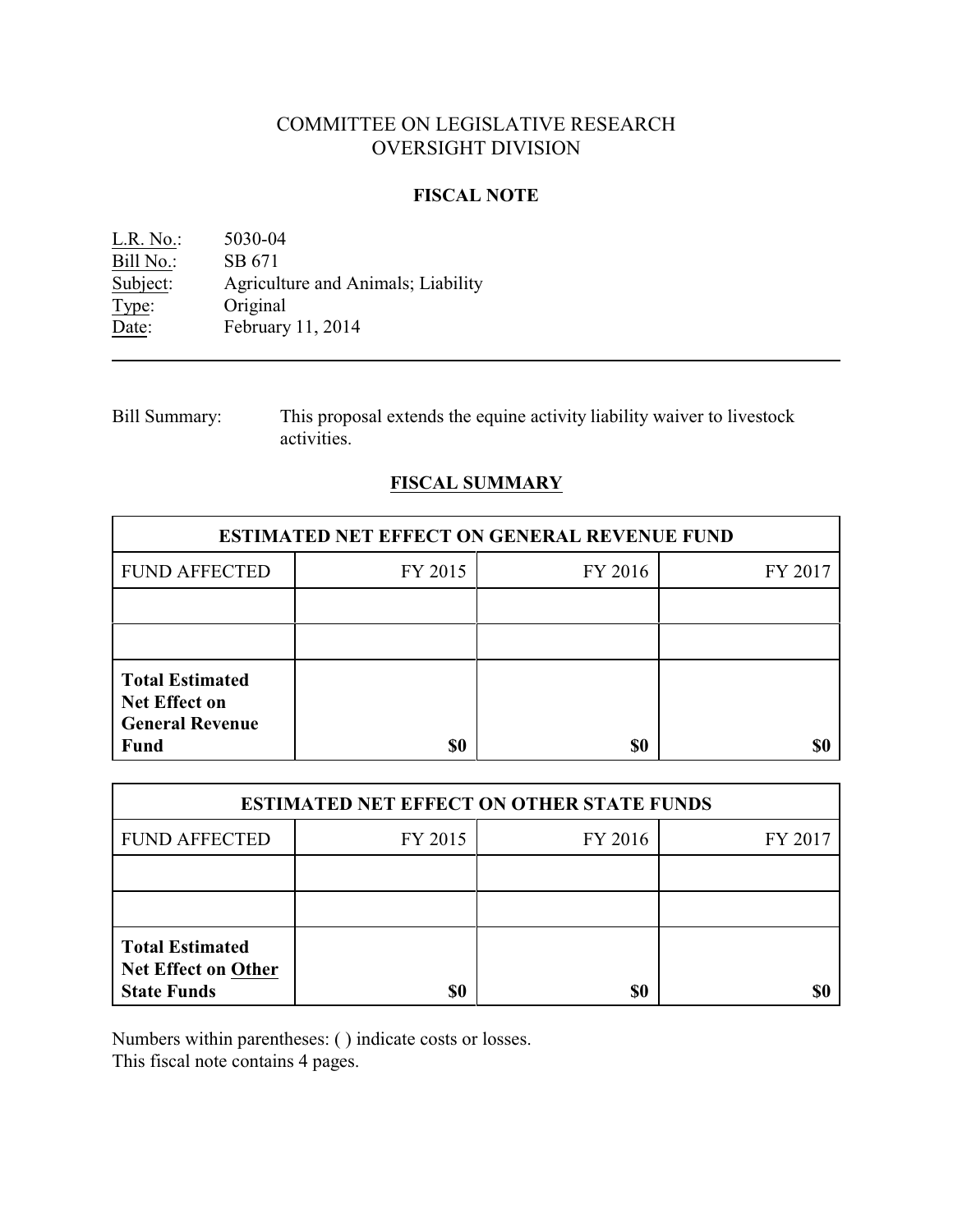L.R. No. 5030-04 Bill No. SB 671 Page 2 of 4 February 11, 2014

| <b>ESTIMATED NET EFFECT ON FEDERAL FUNDS</b>                        |         |         |         |  |
|---------------------------------------------------------------------|---------|---------|---------|--|
| <b>FUND AFFECTED</b>                                                | FY 2015 | FY 2016 | FY 2017 |  |
|                                                                     |         |         |         |  |
|                                                                     |         |         |         |  |
| <b>Total Estimated</b><br>Net Effect on All<br><b>Federal Funds</b> | \$0     | \$0     |         |  |

| <b>ESTIMATED NET EFFECT ON FULL TIME EQUIVALENT (FTE)</b>    |         |         |         |  |
|--------------------------------------------------------------|---------|---------|---------|--|
| <b>FUND AFFECTED</b>                                         | FY 2015 | FY 2016 | FY 2017 |  |
|                                                              |         |         |         |  |
|                                                              |         |         |         |  |
| <b>Total Estimated</b><br><b>Net Effect on</b><br><b>FTE</b> |         |         |         |  |

 $\Box$  Estimated Total Net Effect on All funds expected to exceed \$100,000 savings or (cost).

 $\Box$  Estimated Net Effect on General Revenue Fund expected to exceed \$100,000 (cost).

| <b>ESTIMATED NET EFFECT ON LOCAL FUNDS</b> |         |         |       |
|--------------------------------------------|---------|---------|-------|
| FUND AFFECTED                              | FY 2015 | FY 2016 | FY 20 |
| Local Government                           | \$0     | \$0     | \$0   |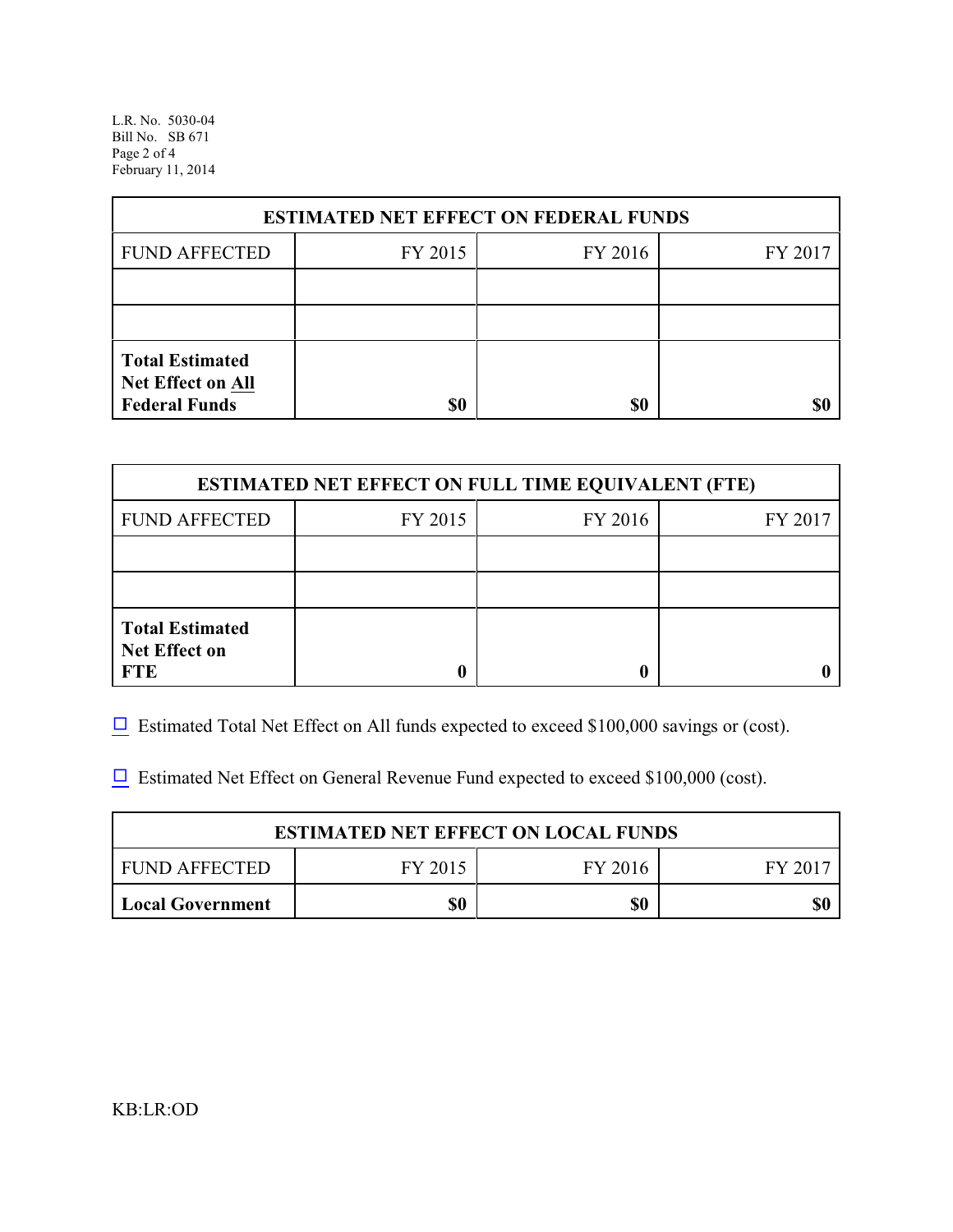L.R. No. 5030-04 Bill No. SB 671 Page 3 of 4 February 11, 2014

## **FISCAL ANALYSIS**

### **ASSUMPTION**

## § 537.325 - Liability for Livestock Activities:

Officials from the **Department of Agriculture**, and the **Office of State Courts Administrator** each assume the proposal would not fiscally impact their respective agencies.

Officials at the **Office of Attorney General (AGO)** assumes that any potential costs arising from this proposal can be absorbed with existing resources.

**Oversight** assumes there is no direct fiscal impact from this proposed legislation on state or local government funds.

| FISCAL IMPACT - State Government | FY 2015<br>$(10 \text{ Mo.})$ | FY 2016    | FY 2017    |
|----------------------------------|-------------------------------|------------|------------|
|                                  | <u>\$0</u>                    | <u>\$0</u> | <u>\$0</u> |
| FISCAL IMPACT - Local Government | FY 2015<br>$(10 \text{ Mo.})$ | FY 2016    | FY 2017    |
|                                  | <u>\$0</u>                    | <u>\$0</u> | <u>\$0</u> |

### FISCAL IMPACT - Small Business

This proposal would provide small business livestock farmers, livestock facilities, and livestock auction markets an expanded limited liability for livestock activities, which may lower their insurance rates and provide them protection in a lawsuit.